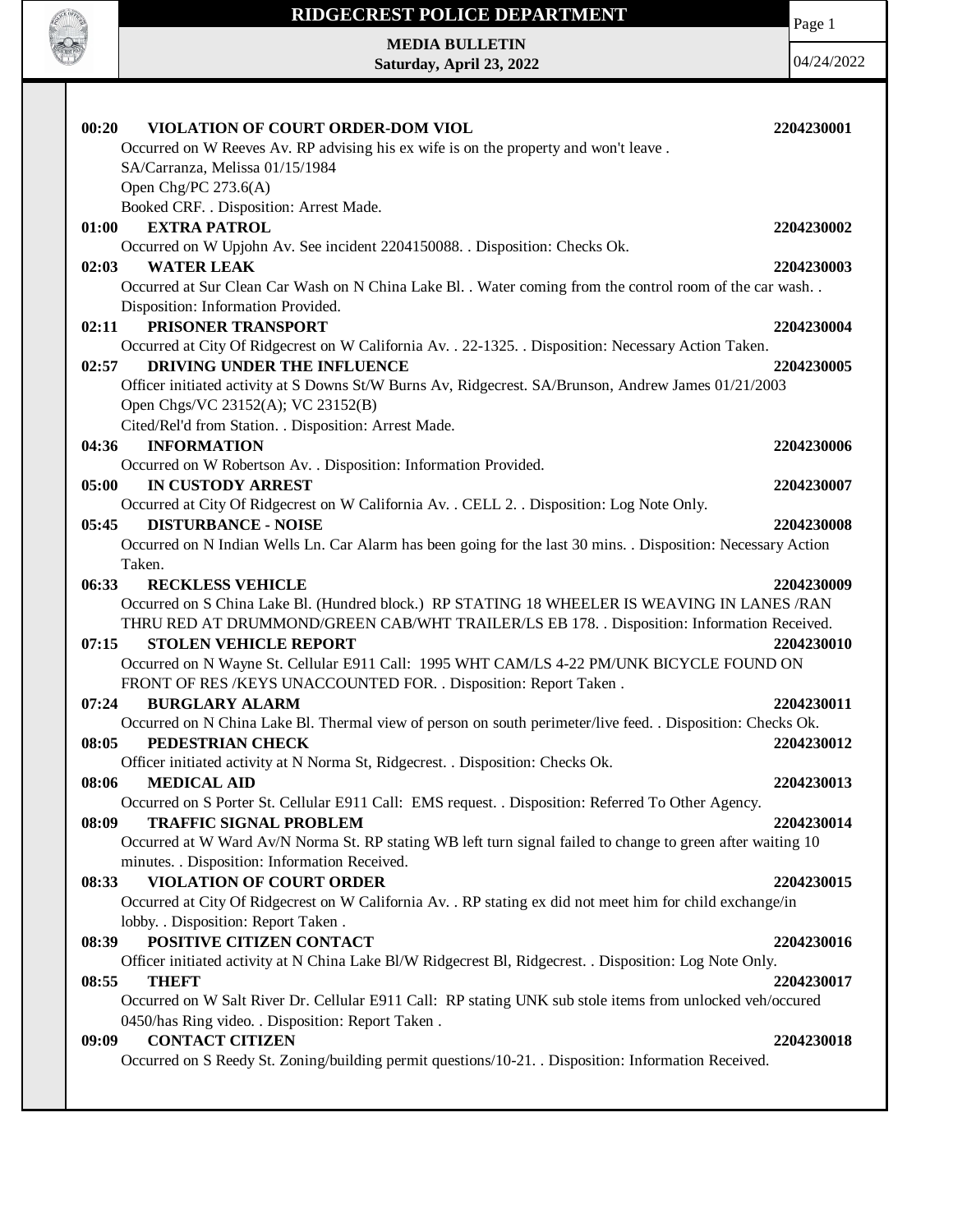

Page 2

**MEDIA BULLETIN Saturday, April 23, 2022**

| <b>CONTACT CITIZEN</b><br>09:16                                                                                                      | 2204230019 |
|--------------------------------------------------------------------------------------------------------------------------------------|------------|
| Occurred on S Norma St. RP has questions regarding served subpoena 10-21. Disposition: Information                                   |            |
| Provided.                                                                                                                            |            |
| <b>THEFT</b><br>09:30                                                                                                                | 2204230020 |
| Occurred on W Vista Del Lago Av. Gym bag stolen from unlocked vehicle/no camera. . Disposition: Information                          |            |
| Received.                                                                                                                            |            |
| <b>SUSPICIOUS CIRCUMSTANCES</b><br>09:39                                                                                             | 2204230021 |
| Occurred on W Ridgecrest Bl. 2 males abandoned silver hyundai/ fled in silver BMW/UNK dot. . Disposition:                            |            |
| Gone Prior to Arrival.                                                                                                               |            |
| <b>WELFARE CHECK</b><br>09:47                                                                                                        | 2204230022 |
| Occurred on W Church Av. Welcheck request. . Disposition: Negative Contact.                                                          |            |
| 09:53<br><b>WELFARE CHECK</b>                                                                                                        | 2204230023 |
| Occurred on W Kinnett Av. Welcheck request on female. . Disposition: Unable To Locate.                                               |            |
| 10:12<br><b>ACO CALL</b>                                                                                                             | 2204230024 |
| Occurred on E Church Av. RP has injured wild rabbit in back yard. . Disposition: Animal Control Handled.                             |            |
| 10:20<br><b>FOUND PROPERTY</b><br>Occurred on S China Lake Bl. Wallet found in roadway/RP in lobby. . Disposition: Report Taken.     | 2204230025 |
| 10:31<br>911 FOLLOW UP                                                                                                               | 2204230026 |
| Occurred on W Church Av. Cellular E911 Call: Female on 9-1-1 saying unintelligle words/on call back Female                           |            |
| stated "No English"/disconnected. . Disposition: Checks Ok.                                                                          |            |
| 10:57<br><b>SUBPOENA SERVICE</b>                                                                                                     | 2204230027 |
| Officer initiated activity at City Of Ridgecrest, W California Av, Ridgecrest. . Disposition: Necessary Action                       |            |
| Taken.                                                                                                                               |            |
| 11:16<br><b>FOLLOW UP</b>                                                                                                            | 2204230028 |
| Occurred at City Of Ridgecrest on W California Av. . RP has additional info. . Disposition: Information                              |            |
| Received.                                                                                                                            |            |
| 11:21<br><b>FOLLOW UP</b>                                                                                                            | 2204230029 |
| Occurred at City Of Ridgecrest on W California Av. Disposition: Information Provided.                                                |            |
| <b>DISTURBANCE - SUBJECT</b><br>11:55                                                                                                | 2204230030 |
| Occurred at Oasis Inn on N China Lake Bl. . Cellular E911 Call: RP stating former customer is 415/acting unruly                      |            |
| in pklot/WMA gra and blk shirt/blk pants. . Disposition: Call Cancelled.                                                             |            |
| <b>TRAFFIC STOP</b><br>12:04                                                                                                         | 2204230031 |
| Officer initiated activity at S Downs St, Ridgecrest. . Disposition: Warning (Cite/Verbal).                                          |            |
| <b>FOLLOW UP</b><br>12:30                                                                                                            | 2204230032 |
| Occurred on S Allen St. Follow up on incident 2203300026. Disposition: Information Received.                                         |            |
| <b>MEDICAL AID</b><br>12:41                                                                                                          | 2204230033 |
| Occurred on W Iowa Av. Service Class: RESD EMS request. . Disposition: Referred To Other Agency.                                     |            |
| 12:52<br><b>ASSIST OTHER DEPARTMENT</b>                                                                                              | 2204230034 |
| Occurred at City Of Ridgecrest on W California Av. Disposition: Information Provided.                                                |            |
| 13:01<br><b>WELFARE CHECK</b>                                                                                                        | 2204230035 |
| Occurred at Pizza Factory on N Triangle Dr. . RP stating there is a WFA gray hair/sweats/walking around in                           |            |
| circles/yelling at nobody. . Disposition: Checks Ok.                                                                                 |            |
| <b>CONTACT CITIZEN</b><br>13:28                                                                                                      | 2204230036 |
| Occurred at City Of Ridgecrest on W California Av. . Student in lobby to interview officer for school project. .                     |            |
| Disposition: Call Cancelled.                                                                                                         |            |
| <b>WATER LEAK</b><br>13:51                                                                                                           | 2204230037 |
| Occurred on S Silver Ridge St. Cellular E911 Call: Report of waterleak inside residence. . Disposition: Referred<br>To Other Agency. |            |
|                                                                                                                                      |            |
|                                                                                                                                      |            |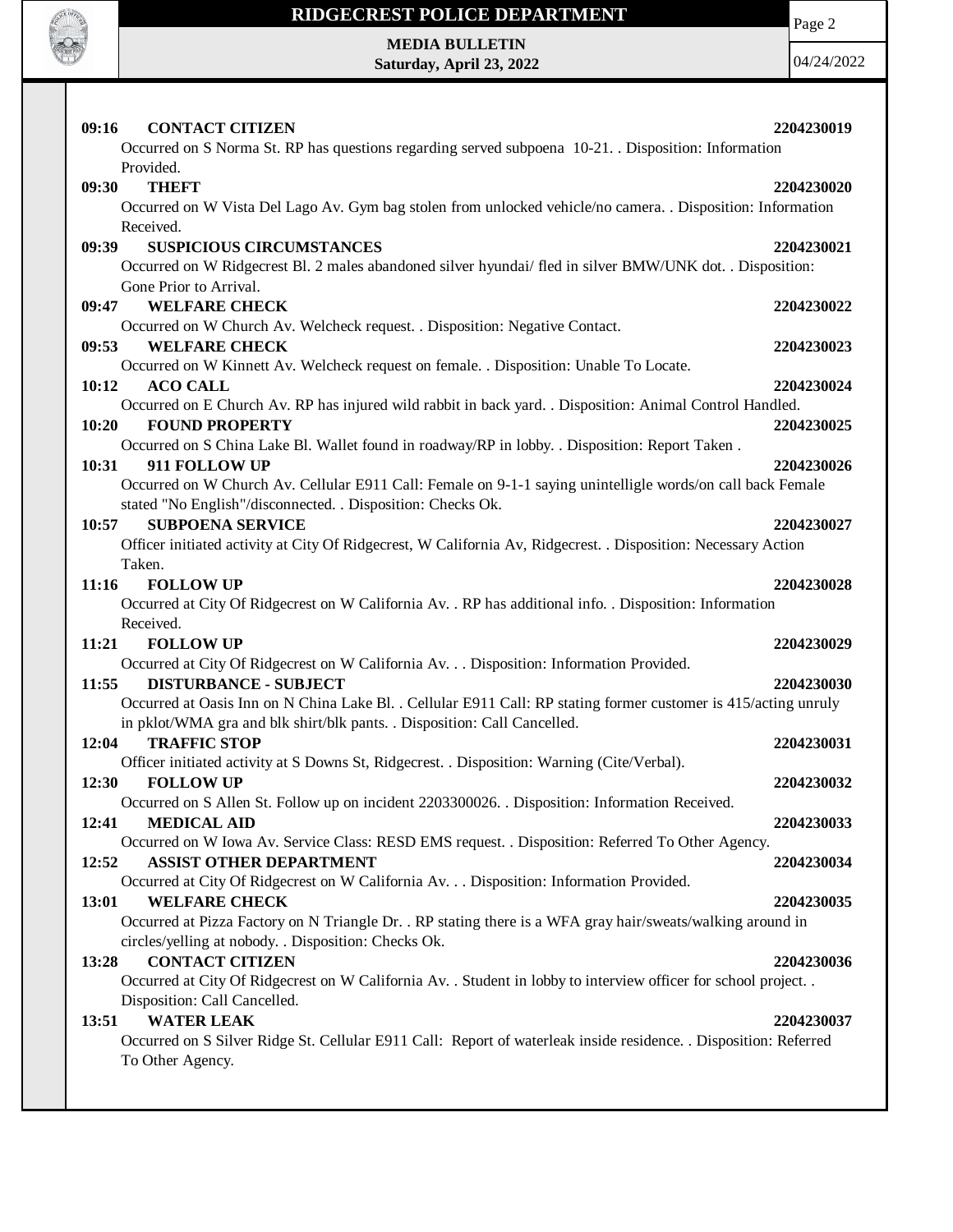

Page 3

**MEDIA BULLETIN Saturday, April 23, 2022**

| 13:56<br><b>UNWANTED SUBJECT</b><br>Occurred at Dollar Tree Stores on N China Lake Bl. . Assistant manager states there is an AMA 20's wearing a                                                                                                                                                                                                                  | 2204230038 |
|-------------------------------------------------------------------------------------------------------------------------------------------------------------------------------------------------------------------------------------------------------------------------------------------------------------------------------------------------------------------|------------|
| blue rug outside of the store telling customers all white people are going to hell and asking about religion. RP<br>asking the subject be removed and tresspassed from the property. . Disposition: Warning (Cite/Verbal).                                                                                                                                        |            |
| <b>SUBPOENA SERVICE</b><br>14:15<br>Officer initiated activity at N Gold Canyon Dr, Ridgecrest. . Disposition: Negative Contact.                                                                                                                                                                                                                                  | 2204230039 |
| 14:23<br><b>SUBPOENA SERVICE</b><br>Officer initiated activity at Sands Mobile Home Park, W Ridgecrest Bl, Ridgecrest. . Disposition: Negative                                                                                                                                                                                                                    | 2204230040 |
| Contact.<br><b>FRAUDULENT REPORT</b><br>14:25<br>Occurred at City Of Ridgecrest on W California Av. . RP stating he was scammed by somone pretending to                                                                                                                                                                                                           | 2204230041 |
| from SCE/lost over \$200. . Disposition: Information Received.<br><b>LAND TRESPASS</b><br>14:50                                                                                                                                                                                                                                                                   | 2204230042 |
| Occurred at Clarion on N China Lake Bl. . Report of 6-7 non guest subjects at pool refusing to leave. .<br>Disposition: Gone Prior to Arrival.                                                                                                                                                                                                                    |            |
| <b>SUBPOENA SERVICE</b><br>15:07                                                                                                                                                                                                                                                                                                                                  | 2204230043 |
| Officer initiated activity at S Mayo St, Ridgecrest. . Disposition: Negative Contact.<br>15:16<br><b>WELFARE CHECK</b>                                                                                                                                                                                                                                            | 2204230044 |
| Occurred on S Porter St. RP stating there is a young WMA/pur sweatshirt/jeans at door/stating he is<br>concened for a friend or family members life/talking to RP through Ring. . Disposition: Report Taken.                                                                                                                                                      |            |
| <b>SUBPOENA SERVICE</b><br>15:24                                                                                                                                                                                                                                                                                                                                  | 2204230045 |
| Officer initiated activity at N Balsam St, Ridgecrest. . Disposition: Negative Contact.<br>15:34<br><b>SUBPOENA SERVICE</b>                                                                                                                                                                                                                                       | 2204230046 |
| Officer initiated activity at E Commercial Av, Ridgecrest. . Disposition: Negative Contact.<br><b>JUVENILE PROBLEM</b><br>15:37<br>Occurred at Stater Brothers #109 on N China Lake Bl. . RP manager at staters reporting 2 juvies physical /fight<br>broke up/2nd RP stating juvs still in pkglot harassing customers/half of group walking NB towards marshalls | 2204230047 |
| Disposition: Checks Ok.                                                                                                                                                                                                                                                                                                                                           |            |
| <b>BREAKING/REMOVING VEHICLE PARTS</b><br>15:52<br>Occurred on W Iowa Av. Catalytic converter stolen from vehicle in driveway. . Disposition: Report Taken.                                                                                                                                                                                                       | 2204230048 |
| 16:04<br><b>DISTURBANCE - SUBJECT</b>                                                                                                                                                                                                                                                                                                                             | 2204230049 |
| Occurred at Del Taco #179 on N Norma St. . WFA/green brown/yelling at customers/refusing to leave. .<br>Disposition: Necessary Action Taken.                                                                                                                                                                                                                      |            |
| <b>FOLLOW UP</b><br>16:05                                                                                                                                                                                                                                                                                                                                         | 2204230050 |
| Occurred at City Of Ridgecrest on W California Av. . RP has new info. . Disposition: Information Received.                                                                                                                                                                                                                                                        |            |
| <b>MEDICAL AID</b><br>16:09<br>Occurred on E Treat Av. Cellular E911 Call: EMS request. . Disposition: Referred To Other Agency.                                                                                                                                                                                                                                  | 2204230051 |
| 16:13<br><b>THEFT</b>                                                                                                                                                                                                                                                                                                                                             | 2204230052 |
| Occurred on W Rainshadow Ct. Garage door openers stolen from unlocked vehicle. . Disposition: Report                                                                                                                                                                                                                                                              |            |
| Taken.                                                                                                                                                                                                                                                                                                                                                            |            |
| <b>ATTEMPT TO CONTACT</b><br>16:38<br>Officer initiated activity at W Upjohn Av, Ridgecrest. . Disposition: Negative Contact.                                                                                                                                                                                                                                     | 2204230053 |
| <b>BURGLARY-VEH/BUSN-REPORT</b><br>16:41                                                                                                                                                                                                                                                                                                                          | 2204230054 |
| Occurred at City Of Ridgecrest on W California Av. . Cellular E911 Call: Reporting theft from vehicle that                                                                                                                                                                                                                                                        |            |
| occured in San Bernardino County. . Disposition: Referred To Other Agency.<br><b>SUSPECT ARREST</b><br>16:43                                                                                                                                                                                                                                                      | 2204230055 |
| Officer initiated activity at W Haloid Av, Ridgecrest. SA/Aldana, Juan 01/25/1996 chgs/PC 460(A); PC 488 supp<br>22-1311. Disposition: Arrest Made.                                                                                                                                                                                                               |            |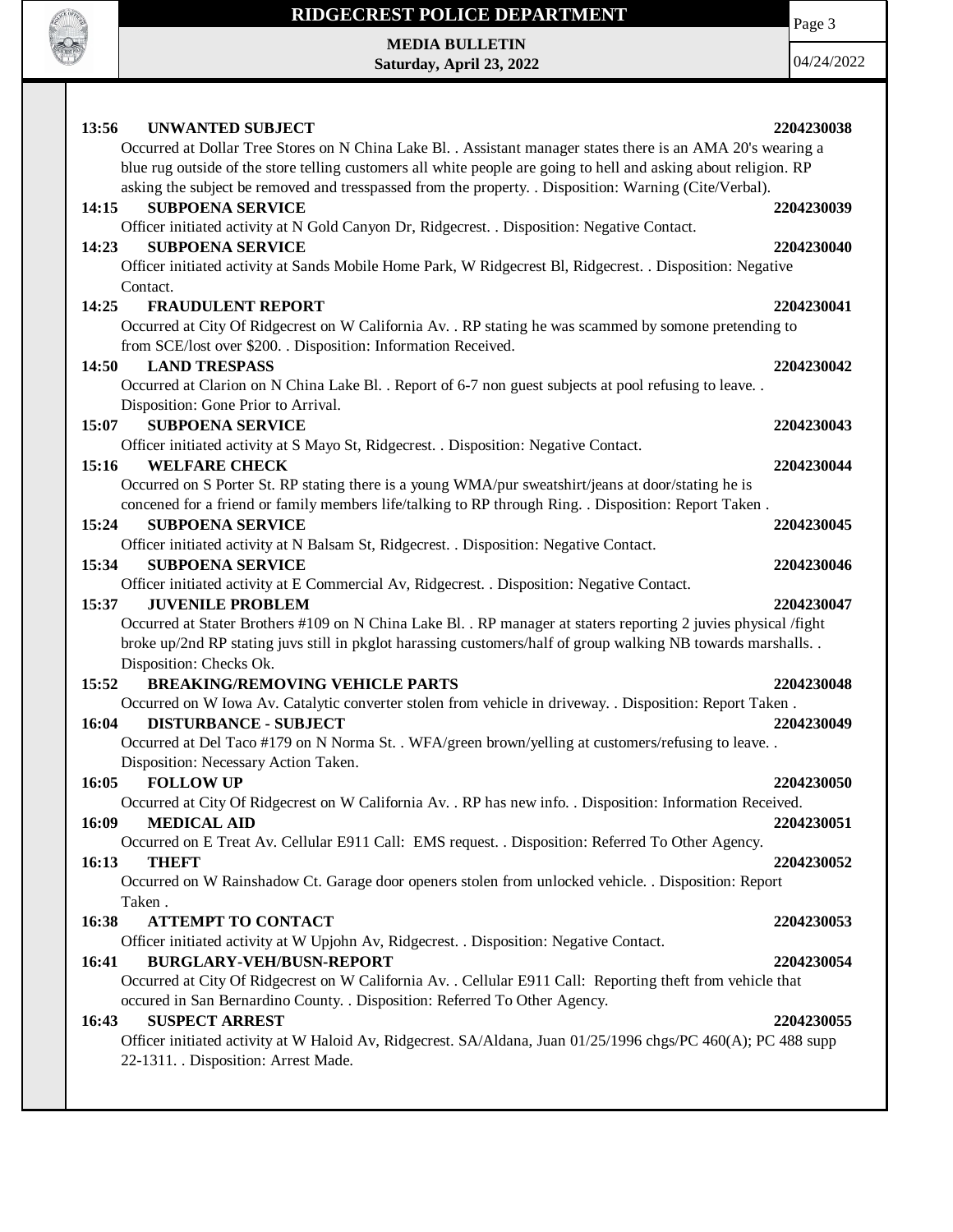

Page 4

**MEDIA BULLETIN Saturday, April 23, 2022**

| <b>CONTACT CITIZEN</b><br>17:01                                                                               | 2204230056 |
|---------------------------------------------------------------------------------------------------------------|------------|
| Occurred at Taco Bell on N China Lake Bl. . RP uncooperative/bad phone connection/insists on talking to P6 in |            |
| person at Taco Bell/will not say why. . Disposition: Necessary Action Taken.                                  |            |
| <b>WARRANT SERVICE</b><br>17:17                                                                               | 2204230057 |
| Occurred at City Of Ridgecrest on W California Av. . SA/Salgado, Noe 02/26/1983 WNO RF008921A/ 50k            |            |
| bail/PC 460(B)/PC 496(A) (F)/PC 594(B)(1)/PC 60/HS 11364/PC 496(A) (M). Disposition: Report Taken.            |            |
| <b>CONTACT CITIZEN</b><br>17:25                                                                               | 2204230058 |
| Occurred on E Rader Av. RP wants to report fishing scam/no money lost. . Disposition: Information Provided.   |            |
| 17:28<br><b>INFORMATION</b>                                                                                   | 2204230059 |
| Occurred on W Moyer Av. No fire police ems to report. . Disposition: Log Note Only.                           |            |
| 17:46<br><b>THEFT</b>                                                                                         | 2204230060 |
| Occurred on S Gateway Bl. RP stating he rents out back unit via Air BnB/believes renters stole appliances     |            |
| from unit. . Disposition: Information Received.                                                               |            |
| <b>THEFT</b><br>17:50                                                                                         | 2204230061 |
| Occurred on W Cielo Av. Cellular E911 Call: Theft of keys from unlocked vehicle sometime last night. .        |            |
| Disposition: Information Received.                                                                            |            |
| <b>KEEP THE PEACE</b><br>17:58                                                                                | 2204230062 |
| Occurred on W St George Av. RP stating she wants KTP for cleanup of res/10-21 prior. . Disposition:           |            |
| Information Received.                                                                                         |            |
| <b>BURGLARY ALARM</b><br>18:01                                                                                | 2204230063 |
| Occurred at State Farm Insurance on N Norma St. . Commercial audible. . Disposition: False Alarm.             |            |
| <b>INFORMATION</b><br>18:02                                                                                   | 2204230064 |
| Occurred at City Of Ridgecrest on W California Av. . Cellular E911 Call: Service Class: WPH2 Emergency in     |            |
| Sacramento. . Disposition: Log Note Only.                                                                     |            |
| PRISONER TRANSPORT<br>18:04                                                                                   | 2204230065 |
| Occurred at City Of Ridgecrest on W California Av. . 22-1311. . Disposition: Necessary Action Taken.          |            |
| <b>ACO CALL</b><br>18:05                                                                                      | 2204230066 |
| Occurred on E Yellow Aster Av. Cat at the RPs front porch and won't leave. . Disposition: Necessary Action    |            |
| Taken.                                                                                                        |            |
| <b>KEEP THE PEACE</b><br>18:28                                                                                | 2204230067 |
| Occurred on W Ward Av. KTP Requested to get items from the residence/10-21 Prior. . Disposition: Negative     |            |
| Contact.                                                                                                      |            |
| 19:19<br><b>COURTESY REPORT</b>                                                                               | 2204230068 |
| Occurred on W Carmel Ci. Cellular E911 Call: Service Class: WPH2 Theft from Veh. . Disposition: Necessary     |            |
| Action Taken.                                                                                                 |            |
| <b>DETAIL</b><br>19:25                                                                                        | 2204230069 |
| Officer initiated activity at Cerro Coso Community College, S College Heights Bl, Ridgecrest. BHS Prom        |            |
| Disposition: Necessary Action Taken.                                                                          |            |
| <b>MEDICAL AID</b><br>19:32                                                                                   | 2204230070 |
| Occurred at High Desert Haven on S College Heights Bl. . Cellular E911 Call: Service Class: W911 Ambulance    |            |
| Request. . Disposition: Referred To Other Agency.                                                             |            |
| <b>SUSPICIOUS CIRCUMSTANCES</b><br>19:37                                                                      | 2204230071 |
| Occurred on W Howell Av. Half way down the street. . Disposition: Unable To Locate.                           |            |
| <b>DISTURBANCE - NEIGHBORS</b><br>19:44                                                                       | 2204230072 |
| Occurred at Larkspur Apartments on S Downs St. . Ongoing issue with neighbors sit out front and smoke         |            |
| weed/RP said this is an ongoing issue and she has small children/When the RP arrived home today the           |            |
| neighbors got verbal with the RP telling her they can smoke wherever they want]. . Disposition: Warning       |            |
| (Cite/Verbal).                                                                                                |            |
|                                                                                                               |            |
|                                                                                                               |            |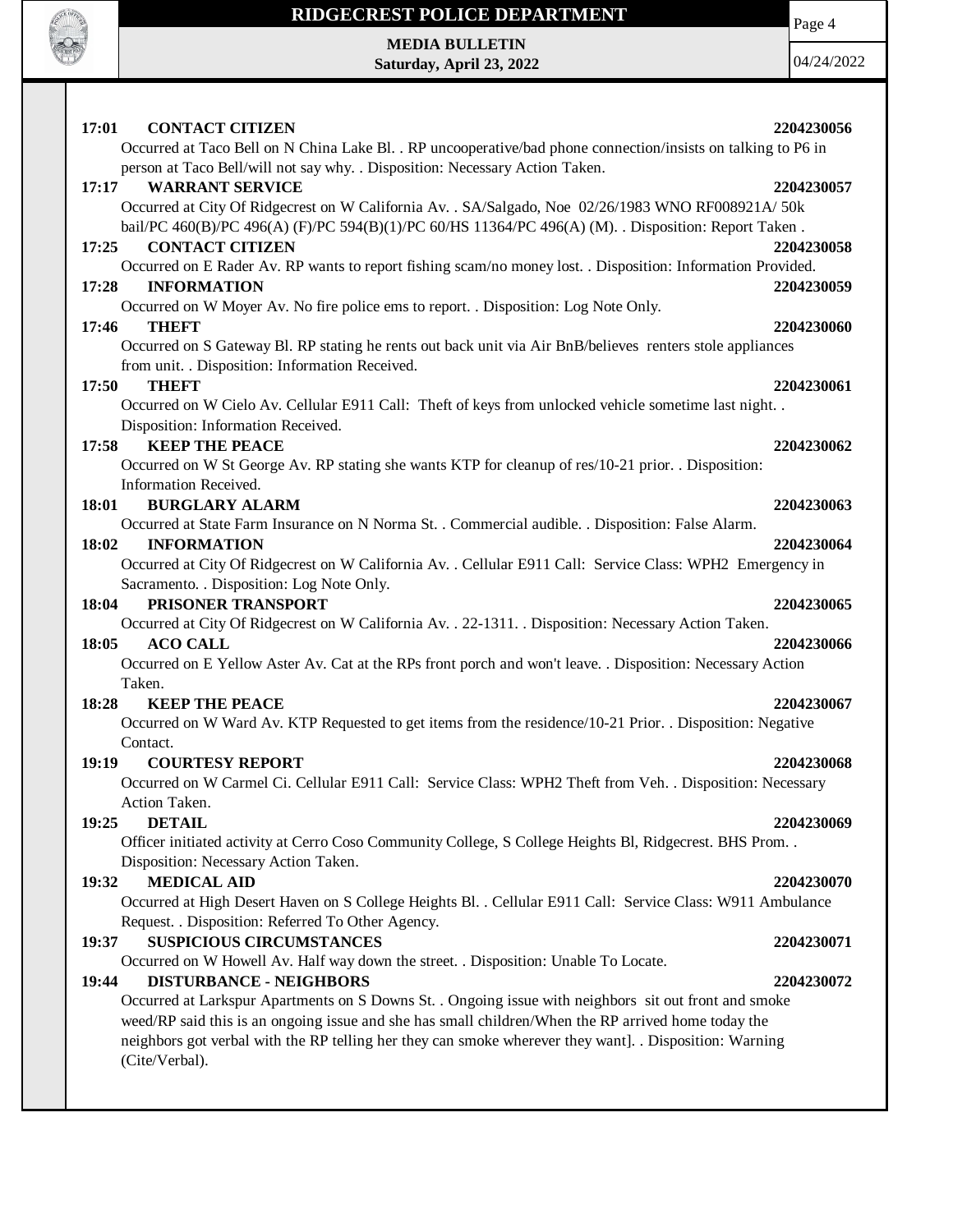

Page 5

**MEDIA BULLETIN Saturday, April 23, 2022**

| 20:05<br><b>MEDICAL AID</b><br>Occurred on W Moyer Av. Cellular E911 Call: Service Class: WPH2 Ambulance Request. . Disposition:                                                                                                                                                        | 2204230073 |
|-----------------------------------------------------------------------------------------------------------------------------------------------------------------------------------------------------------------------------------------------------------------------------------------|------------|
| Referred To Other Agency.<br><b>INFORMATION</b><br>20:07<br>Occurred at Sands Mobile Home Park on W Ridgecrest Bl. Disposition: Log Note Only.                                                                                                                                          | 2204230074 |
| <b>DISTURBANCE FIGHT</b><br>20:15<br>Occurred at Desert Valleys Federal Credit Union on E Ward Av. . 2 males were invovled in a fist fight/Black<br>Sedan drove off/3 people still on scene. . Disposition: Necessary Action Taken.                                                     | 2204230075 |
| 911 HANG UP<br>20:17<br>Occurred at City Of Ridgecrest on W California Av. . Cellular E911 Call: Service Class: WPH2 Hangup. .<br>Disposition: Log Note Only.                                                                                                                           | 2204230076 |
| <b>SUSPICIOUS CIRCUMSTANCES</b><br>20:26<br>Occurred at Albertson's #6376 on N Norma St. . Cellular E911 Call: Service Class: W911 In the Old Sears<br>Building/2 People in a white truck/RP advising it looks like they are trying to get into the building<br>Disposition: Checks Ok. | 2204230077 |
| <b>DOMESTIC DISTURBANCE</b><br>20:37                                                                                                                                                                                                                                                    | 2204230078 |
| Occurred at Larkspur Apartments on S Downs St. . RP got a call from her son saying her daughters boyfriend                                                                                                                                                                              |            |
| is yelling at her and freaking out inside the apartment. . Disposition: Domestic Violence Documentation.                                                                                                                                                                                |            |
| <b>ABANDONED VEHICLE</b><br>20:43<br>Occurred on E Upjohn Av. Toyota Corolla Silver/Unk License Plate/Parked in the alley next to the<br>complex/Making it difficult for the RP to park her car. . Disposition: Necessary Action Taken.                                                 | 2204230079 |
| <b>BURGLARY-VEH/BUSN-REPORT</b><br>20:59                                                                                                                                                                                                                                                | 2204230080 |
| Occurred on W Kevin Ct. . Disposition: Report Taken .                                                                                                                                                                                                                                   |            |
| 21:03<br><b>TRAFFIC STOP</b>                                                                                                                                                                                                                                                            | 2204230081 |
| Officer initiated activity at W Upjohn Av/S Norma St, Ridgecrest. . Disposition: Warning (Cite/Verbal).                                                                                                                                                                                 |            |
| 21:27<br><b>EXTRA PATROL</b><br>Occurred on N Wayne St. Anon RP/Extra Patrol requested due to on going thefts in the park. . Disposition:<br>Checks Ok.                                                                                                                                 | 2204230082 |
| 21:40<br><b>AREA CHECK</b>                                                                                                                                                                                                                                                              | 2204230083 |
| Occurred at W Wilson Av/S Warner St. RP said she heard what sounded like a shotgun/Only one shot heard<br>Disposition: Duplicate Call Entered.                                                                                                                                          |            |
| <b>SHOTS HEARD</b><br>21:50                                                                                                                                                                                                                                                             | 2204230084 |
| Occurred at S Alvord St/W Upjohn Av. Cellular E911 Call: Service Class: WPH2 One shot heard about 3 mins<br>/Then another 2 shots heard. . Disposition: Unable To Locate.                                                                                                               |            |
| <b>DISTURBANCE - NOISE</b><br>21:52                                                                                                                                                                                                                                                     | 2204230085 |
| Occurred on W Wasp Av. Anon RP/Loud Music in the area. . Disposition: Necessary Action Taken.                                                                                                                                                                                           |            |
| <b>INFORMATION RECEIVED</b><br>21:56                                                                                                                                                                                                                                                    | 2204230086 |
| Occurred on W French Av. RP just got back into town from being away for the day. . Disposition: Information                                                                                                                                                                             |            |
| Received.<br><b>SUBPOENA SERVICE</b>                                                                                                                                                                                                                                                    |            |
| 22:23<br>Occurred at City Of Ridgecrest on W California Av. Disposition: Necessary Action Taken.                                                                                                                                                                                        | 2204230087 |
| <b>TRAFFIC STOP</b><br>22:23                                                                                                                                                                                                                                                            | 2204230088 |
| Officer initiated activity at E Upjohn Av, Ridgecrest. (Hundred block.). . Disposition: Citation.                                                                                                                                                                                       |            |
| 911 WIRELESS CALL<br>22:52                                                                                                                                                                                                                                                              | 2204230089 |
| Occurred at City Of Ridgecrest on W California Av. . Cellular E911 Call: Service Class: WPH2 Misdial. .<br>Disposition: Log Note Only.                                                                                                                                                  |            |
| <b>MEDICAL AID</b><br>22:57<br>Occurred on S Allen St. Cellular E911 Call: Service Class: WPH2 Ambulance Request. . Disposition: Referred<br>To Other Agency.                                                                                                                           | 2204230090 |
|                                                                                                                                                                                                                                                                                         |            |